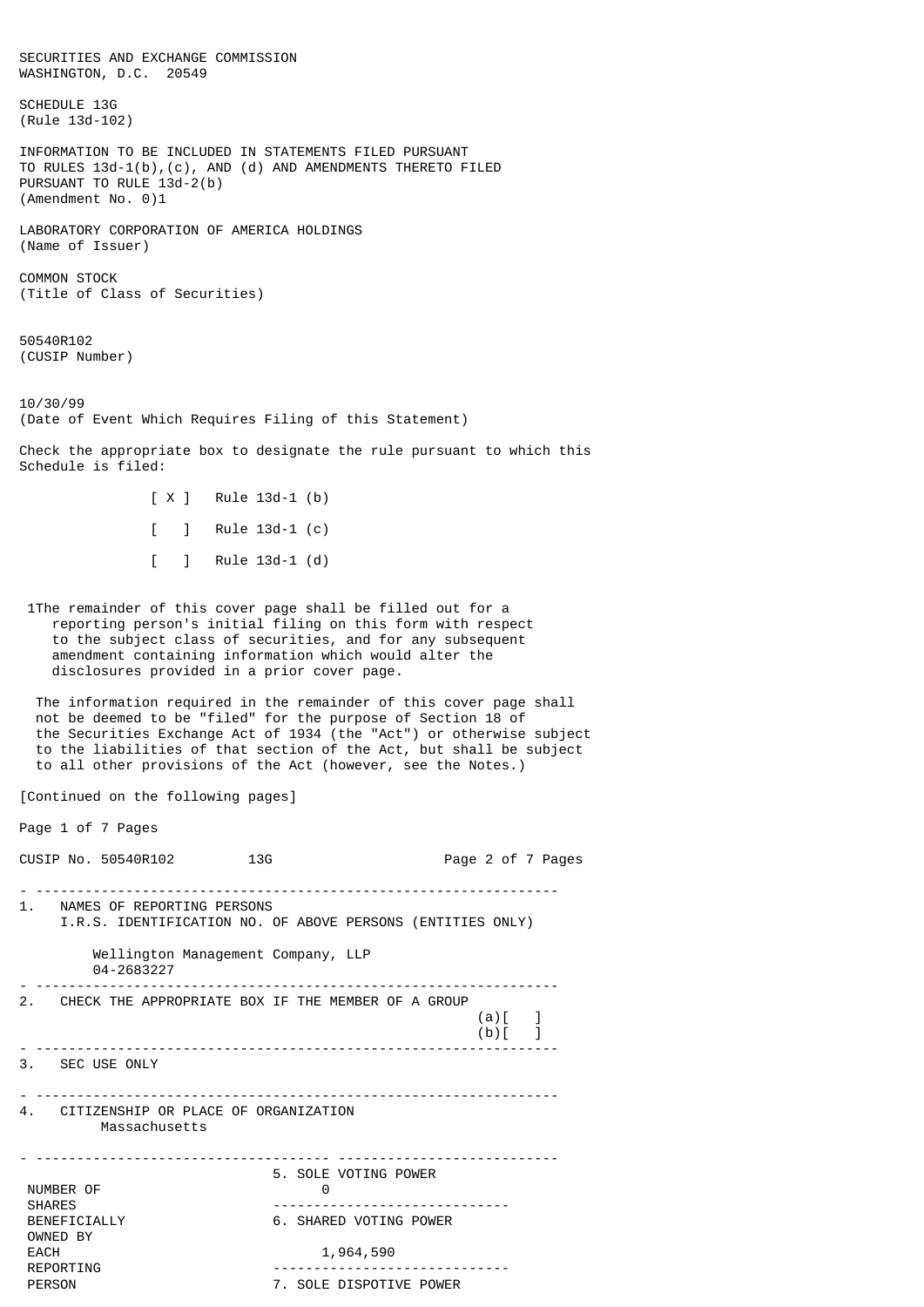WITH 0 ----------------------------- 8. SHARED DISPOTIVE POWER 12,282,999 - --------------------------------------------------------------- 9. AGGREGATE AMOUNT BENEFICIALLY OWNED BY EACH REPORTING PERSON  $12,282,999$ - ---------------------------------------------------------------- 10. CHECK BOX IF AGGREGATE AMOUNT IN ROW (9) EXCLUDES CERTAIN<br>SHARES  $\blacksquare$  [ ] - ---------------------------------------------------------------- 11. PERCENT OF CLASS REPRESENTED BY AMOUNT IN ROW 9 9.11% - ---------------------------------------------------------------- 12. TYPE OF REPORTING PERSON IA, HC CUSIP No. 50540R102 13G Page 3 of 7 Pages Item 1(a). Name of Issuer: LABORATORY CORPORATION OF AMERICA HOLDINGS Item 1(b). Address of Issuer's Principal Executive Offices: 358 South Main Street Burlington NC 27215 Item 2(a). Name of Person Filing: Wellington Management Company, LLP (``WMC``) Item 2(b). Address of Principal Business Office or, if None, Residence: 75 State Street Boston, Massachusetts 02109 Item 2(c). Citizenship: Massachusetts Item 2(d). Title of Class of Securities: COMMON STOCK Item 2(e). CUSIP Number: 50540R102 Item 3. If This Statement is Filed Pursuant to Rule 13d-1(b), or 13d-2(b) or (c), Check Whether the Person Filing is a: (a) [ ] Broker or dealer registered under Section 15 of the Act. (b) [ ] Bank as defined in Section 3(a)(6) of the Act. (c) [ ] Insurance Company as defined in Section 3(a)(19) of the Act. CUSIP No. 50540R102 13G Page 4 of 7 Pages (d) [ ] Investment Company registered under Section 8 of the Investment Company Act. (e) [ X ] An investment adviser in accordance with

 (f) [ ] An employee benefit plan or endowment fund in accordance with Rule 13d-1(b)(1)(ii)(F);

Rule  $13d-1(b)(1)(ii)(E);$ 

(g) [ X ] A parent holding company or control person in accordance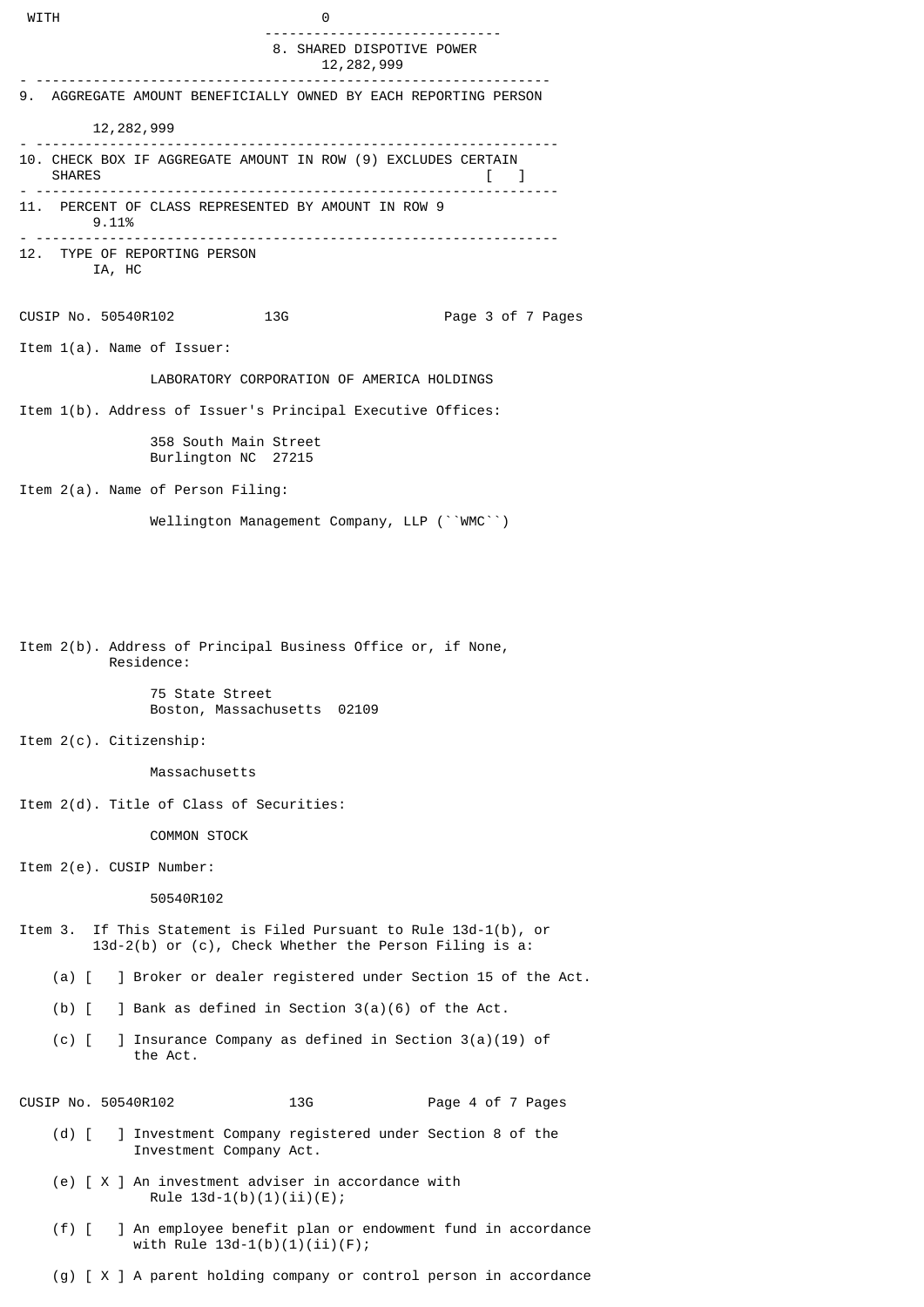with Rule  $13d-1(b)(1)(ii)(G)$ ; see item 7;

- (h) [ ] A savings association as defined in Section 3(b) of the Federal Deposit Insurance Act;
- (i) [ ] A church plan that is excluded from the definition of an investment company under Section 3(c)(14) of the Investment Company Act;
- (j)  $[$  ] Group, in accordance with Rule  $13d-1(b)(1)(ii)(J)$ .

 If this statement is filed pursuant to Rule 13d-1(c), check this box [ ]

Item 4. Ownership.

 Provide the following information regarding the aggregate number and percentage of the class of securities of the issuer identified in Item 1.

- (a) Amount beneficially owned: WMC, in its capacity as investment adviser, may be deemed to beneficially own 12,282,999 shares of the Issuer which are held of record by clients of WMC.
- (b) Percent of class: 9.11%
- (c) Number of shares as to which such person has:
- (i) Sole power to vote or to direct the vote (ii) Shared power to vote or to direct the vote  $1,964,590$  (iii) Sole power to dispose or to direct the disposition of 0 (iv) Shared power to dispose or to direct the disposition of  $12,282,999$

CUSIP No. 50540R102 13G Page 5 of 7 Pages

Item 5. Ownership of Five Percent or Less of a Class.

If this statement is being filed to report the fact that as of the date hereof the reporting person has ceased to be the beneficial owner of more than five percent of the class of securities, check the following

 $\lceil$  1.

Item 6. Ownership of More than Five Percent on Behalf of Another Person.

> The securities as to which this Schedule is filed by WMC, in its capacity as investment adviser, are owned of record by clients of WMC. Those clients have the right to receive, or the power to direct the receipt of, dividends from, or the proceeds from the sale of, such securities. No such client is known to have such right or power with respect to more than five percent of this class of securities, except as follows:

None

Item 7. Identification and Classification of the Subsidiary Which Acquired the Security Being Reported on by the Parent Holding Company.

See Exhibit A

Item 8. Identification and Classification of Members of the Group.

 Not Applicable. This schedule is not being filed Pursuant to Rule  $13d-1(b)(1)(ii)(J)$  or Rule  $13d-1(d)$ .

Item 9. Notice of Dissolution of Group.

Not Applicable.

Item 10. Certification.

(a) The following certification shall be included if the statement